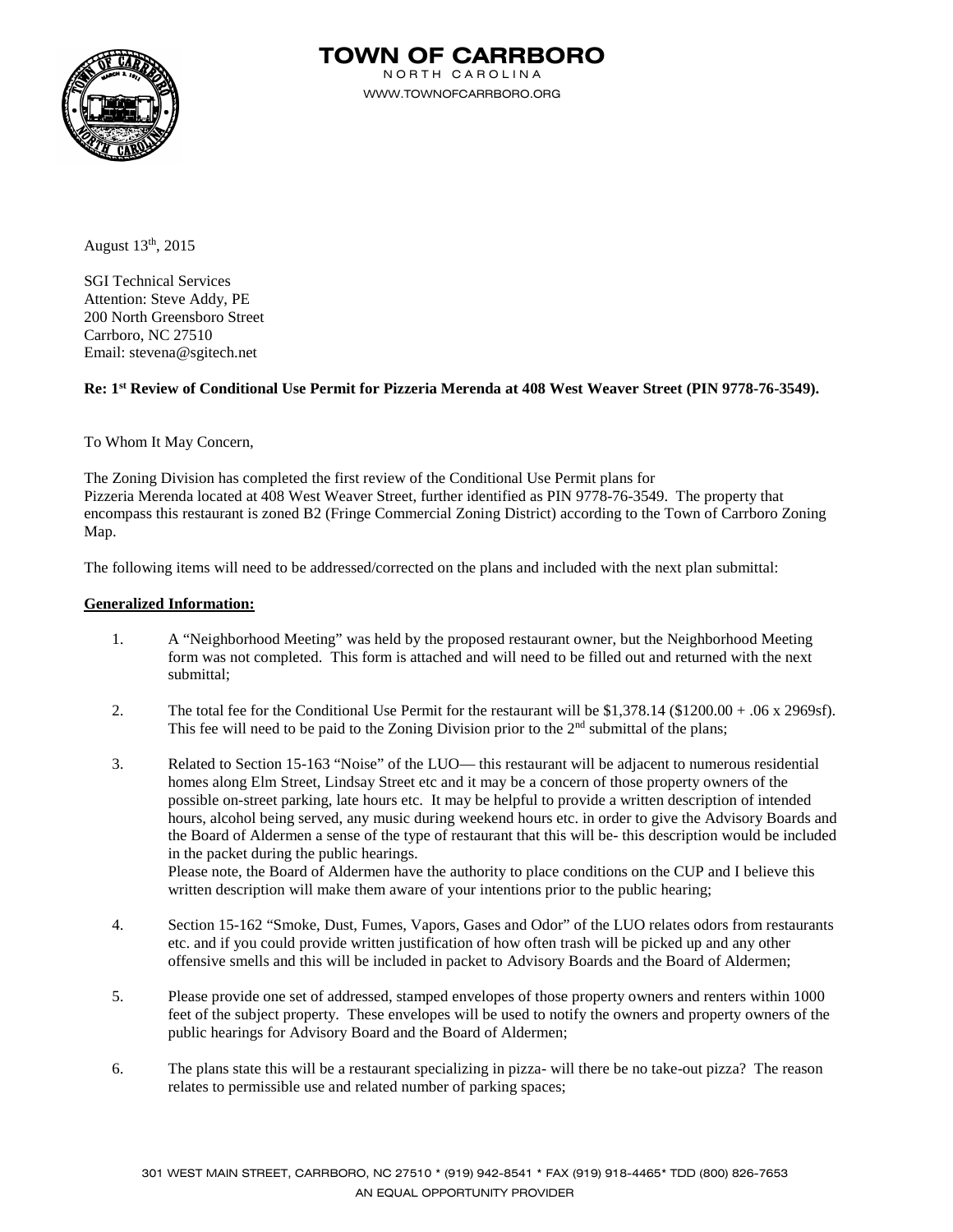7. Section 15-126 of the Land Use Ordinance deals with a change in use where a non-conforming situation exists and there are numerous non-conforming situations related to the change in use of this property. No written justification (section  $15-126(c)(2)$  in particular) has been provided as to why these non-conforming uses should be allowed to continue. Please address the continuation of the following non-conformities in written format:

1.) 10 foot wide sidewalk along West Weaver Street, lighting,

2.) tree canopy requirement of 15 percent within the B2 zoning district per Section 15-319 of the LUO, 3.) Section 15-318 of the LUO relates to shade trees in the parking areas and the need for a minimum of 35 percent of the parking area to be shaded- please provide written justification for not providing this minimum shading requirement,

### **Cover Sheet:**

- 1. The date of the plans and all revisions will need to be placed on the cover sheet;
- 2. Please label the plans as **Conditional Use Permit/Construction Plans**;
- 3. Please remove the "question mark" next to the Existing Use under the Summary Information;

### **Site Plan:**

- 1. Parking Comments:
	- a. Restaurant use requires one space for every 100 sf of gross floor area- this would require thirty (30) parking spaces. The plans are presently showing nineteen (19) parking spaces- please note that a Satellite Parking Agreement will need to be provided per past discussions;
	- b. Section 15-295(a) of the LUO relates to parking spaces not being allowed to back into a public r-o-w- this is the case related to the eight (8) parking spaces on the western side of the building. Please provide written justification for the continuation of this non-conformity;
	- c. Section 15-293 of the LUO states that compact parking spaces shall provide signage informing the public of the exclusive use- this signage will need to be provided on the next submittal.
- 2. Review comments related to the dumpster location and screening will be provided by the Public Works Department- these comments will be forwarded to you once they are received;
- 3. Are any changes proposed to the outdoor lighting- this would include new lighting on the existing building? Please refer to Section 15-242.2(a) of the LUO in regard to new lights being installed and required to meet the new luminary requirements;

### **Landscaping Plan:**

1. The screening requirement for the proposed use is: North Property Line = Type B Screen; South Property Line  $=$  Type C Screen (screening being met); East Property Line  $= N/A$ ; West Property Line  $= T$ ype C Screen. Provide written justification of screening intended along the North property line and written justification as to why the Type C screening along Elm Street can't be met along this property lines;

### **Signage:**

1. Will a sign permit be requested in the future? If so, I am the contact person related to this.

Please make all the corrections and/or additions requested above. Comments from OWASA, Transportation Planner, Orange County Solid Waste and Environmental Planner have been forwarded to you already. The Town is awaiting comments from Public Works that the plans were sent to for review. Once these comments are received, they will be forwarded to you.

Please make all requested changes and resubmit six (6) sets of the plans to the Town of Carrboro Zoning Division. As we continue through this process, the Town of Carrboro Zoning Division may require additional information as necessary to ensure compliance with the LUO. If you have any questions/comments, please call me at 918-7335. Thank-you.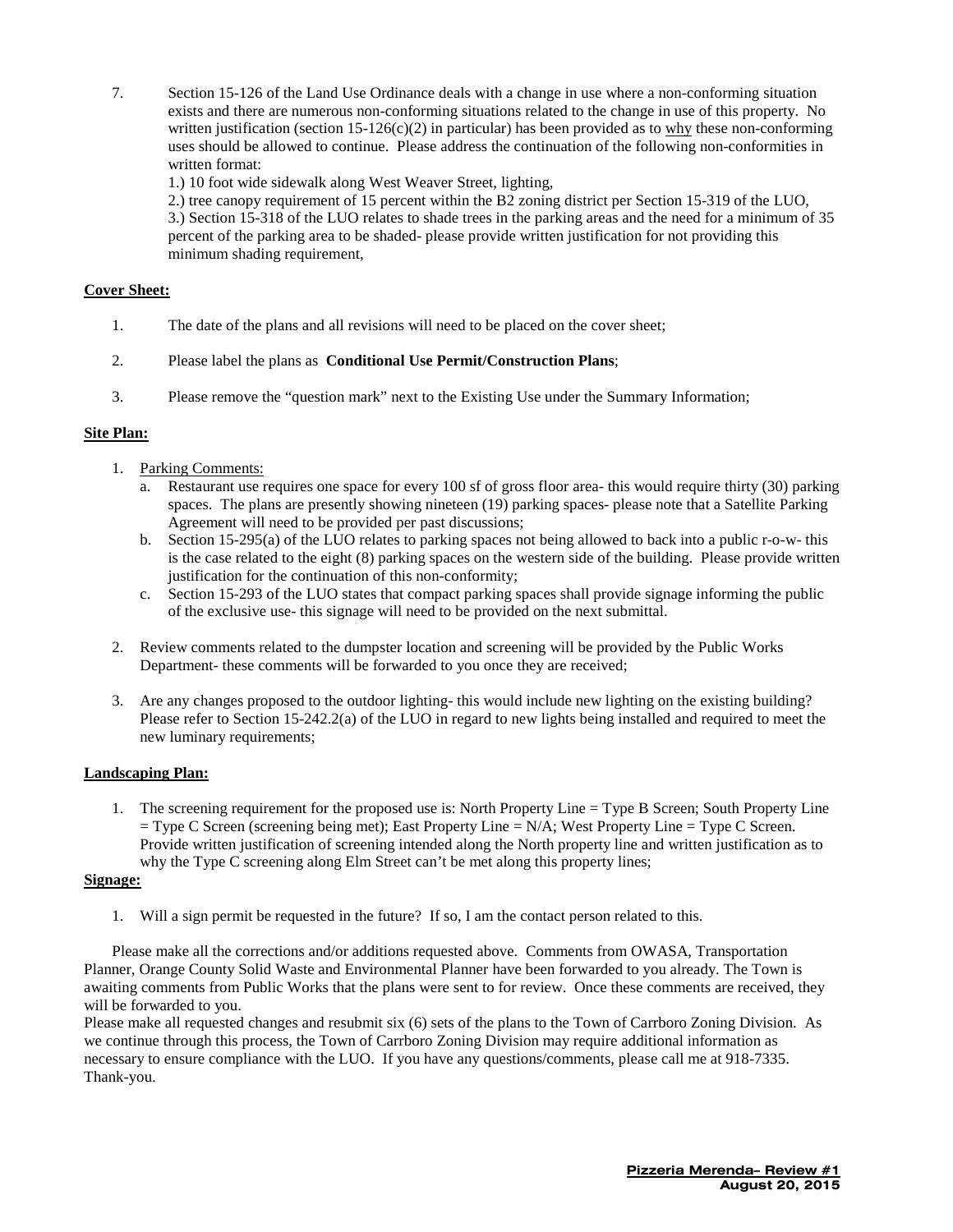Sincerely,

James Thomas Planner/Zoning Development Specialist

Attachments: Neighborhood Information Meeting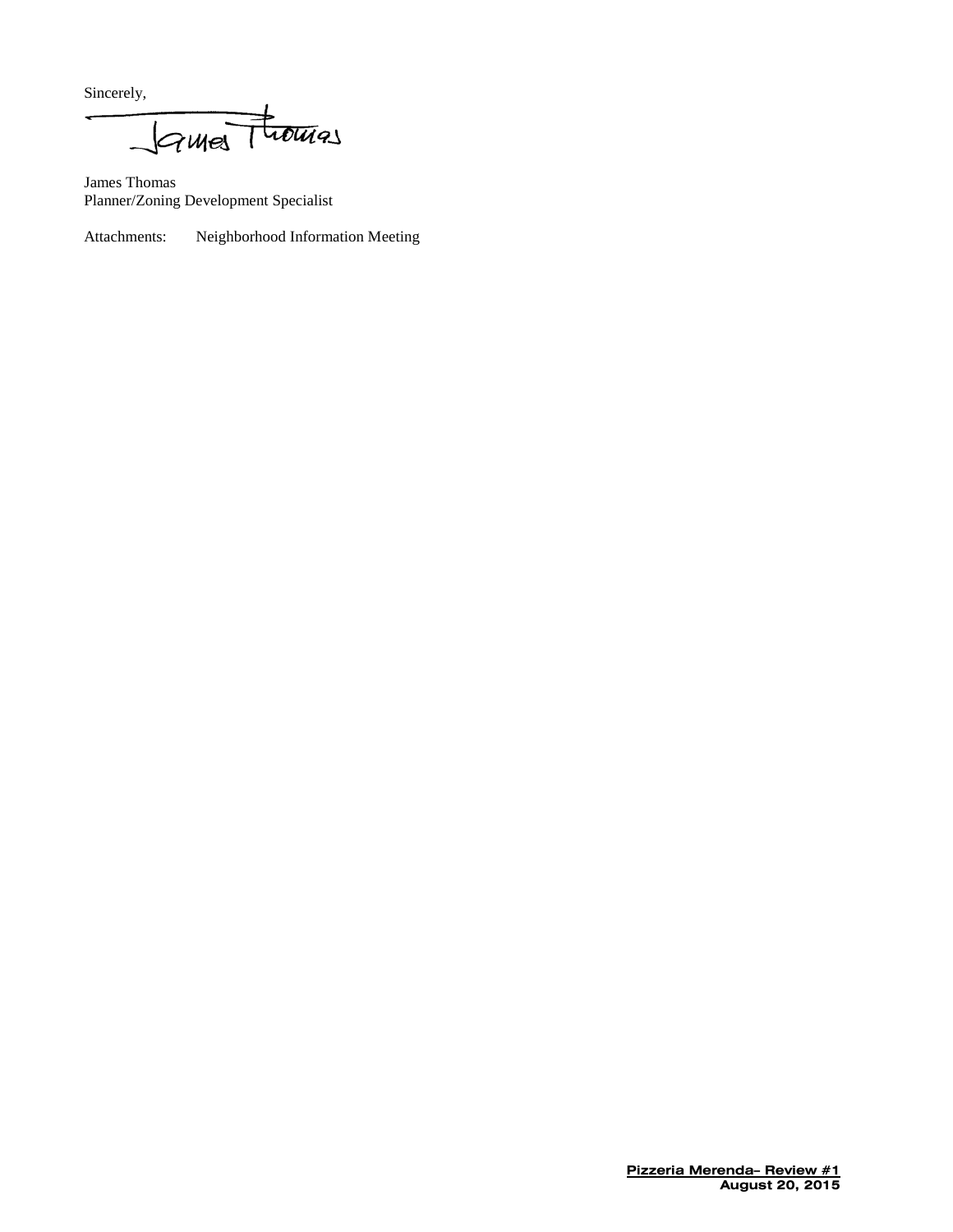

## MEMORANDUM

TO: James Thomas, Zoning Development Specialist

FROM: Bergen Watterson, Transportation Planner

DATE: July 28, 2015

SUBJECT: Pizzeria Merenda CUP Modification

Thank you for the opportunity to review the plans for the Pizzeria Merenda CUP Modification, dated July 15, 2015. Please find my comments below.

- 1. According to the Town's Land Use Ordinance (Article XVIII), 30 parking spaces are required for this use, as indicated on the drawings.
	- a. Please be sure to submit the satellite and shared parking agreements when they are finalized for the remaining 10 spaces.
- 2. North Carolina Building Code mandates 2 handicapped parking spaces for 26-50 regular parking spaces. Therefore, please add another handicapped space to your on-site parking supply.
- 3. Parking for ten bicycles is appreciated; you may reduce your total car parking spaces by one if you choose. Please see LUO Article XVIII Section 15-295.1 for guidance.
- 4. The drawings show two types of bike racks. Please be sure to use a style of rack that is encouraged in the LUO article referenced in item #3. The bike rack picture on the left on sheet SP-1 is the style preferred by the Town.
- 5. If it is feasible to add a 4 foot walkway on the east side of the building, like the one on the west side, please do. This will improve pedestrian safety and circulation on the site.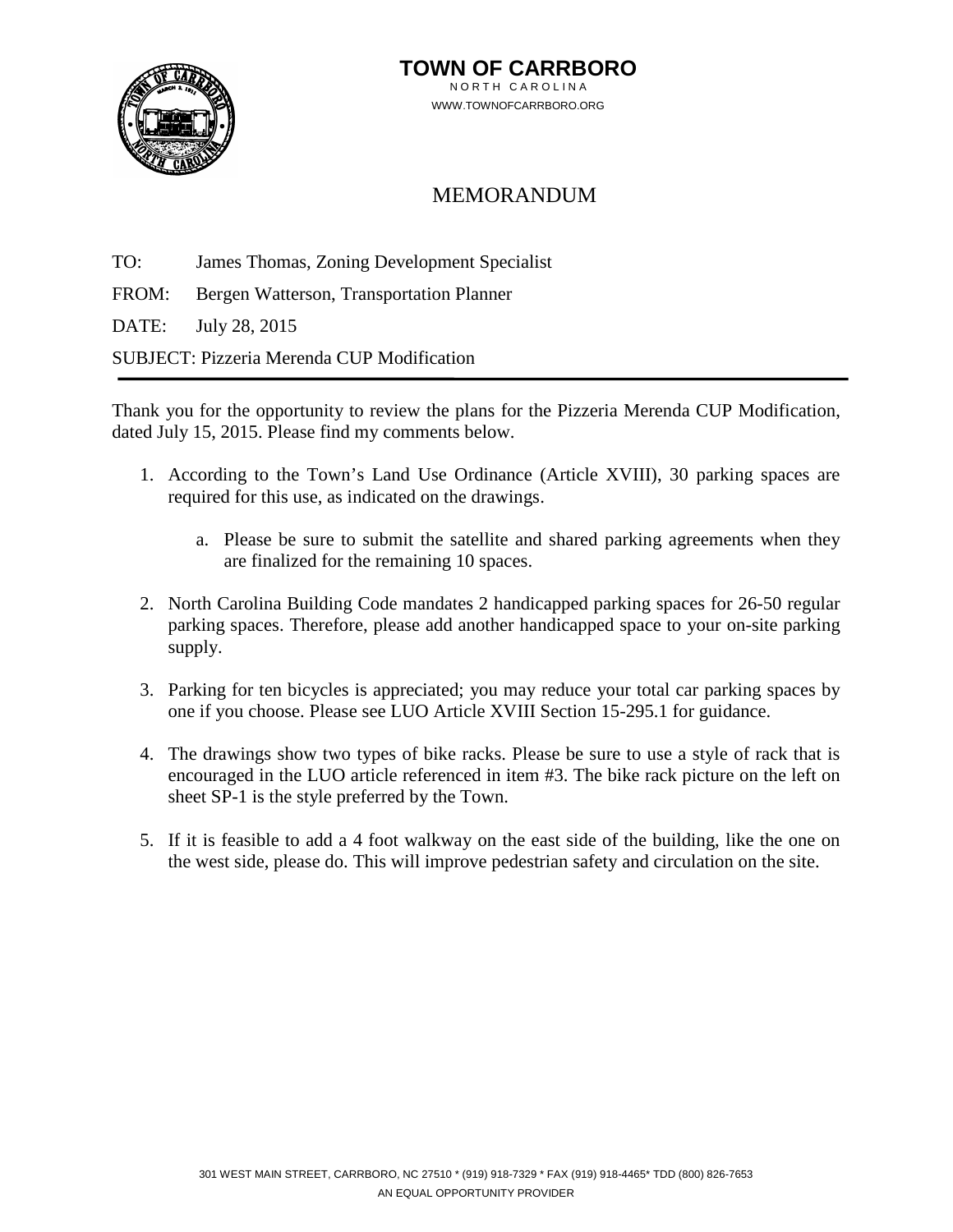



## **MEMORANDUM**

| Date:    | July 29th, 2015                                  |
|----------|--------------------------------------------------|
| To:      | Applicant                                        |
| From:    | Randy Dodd, Environmental Planner                |
| Subject: | <b>Environmental Review Comments</b>             |
| Project: | Review - 408 West Weaver Street CUP Modification |

The purpose of this memo is to provide environmental review comments for the modification for the 408 West Weaver Street CUP.

### **Regulatory compliance comments**

There are no comments based on existing provisions of Carrboro's Land Use Ordinance

## **Additional Recommendations**

The following comments are not based on existing provisions of Carrboro's Land Use Ordinance; as such, these comments are recommendations and not requirements to minimize the environmental impact of the project.

- A) Recommend installation of rainwater harvesting for onsite uses as well as stormwater mitigation. Specifically recommend application of the recently released NCSU Rainwater Harvesting Tool (v 3.0) as part of system design. Please specifically consider pursuing the use of harvested rainwater for nonpotable uses such as toilet flushing and for plant irrigation. This practice has multiple benefits: stormwater volume control; domestic water conservation; and operational cost savings for future occupants.
- B) Please consider committing to one or more of the following to address energy performance to meet one or more of the following

i. Achieve 20-40% better than required in the Model Energy Code, which for NC, Commercial is ASHRAE 90.1-2004-2006 IECC equivalent or better

ii. "Designed to Earn the Energy Star" rating as described at [http://www.energystar.gov/index.cfm?c=evaluate\\_performance.bus\\_portfoliomanager\\_](http://www.energystar.gov/index.cfm?c=evaluate_performance.bus_portfoliomanager_intro) [intro](http://www.energystar.gov/index.cfm?c=evaluate_performance.bus_portfoliomanager_intro)

iii. Architecture 2030 goal of a 50 percent fossil fuel and greenhouse gas emission reduction standard, measured from the regional (or country) average for that building type. [http://www.architecture2030.org/2030\\_challenge/targets.html](http://www.architecture2030.org/2030_challenge/targets.html)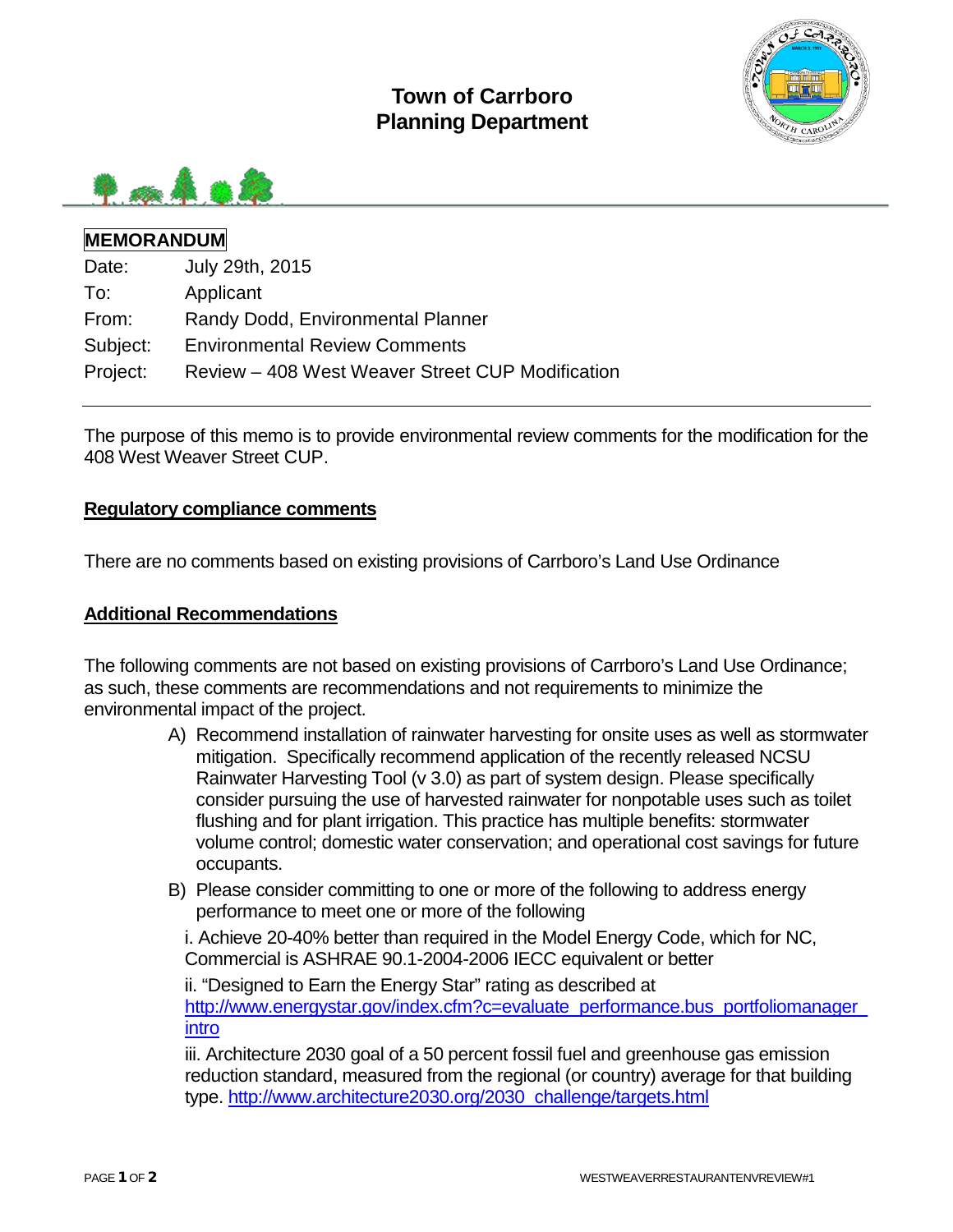iv. AIA goals of integrated, energy performance design, including resource conservation resulting in a minimum 50 percent or greater reduction in the consumption of fossil fuels used to construct and operate buildings [\(http://www.aia.org/fiftytofifty\)](http://www.aia.org/fiftytofifty)

v. LEED certification to achieve 50% CO2 emission reduction

vi. US Conference of Mayors: fossil fuel reduction standard for all new buildings to carbon neutral by 2030

vii. Specific energy saving features, including but not limited to the following. For those features not incorporated, an explanation of the financial or operational reasons why the feature was omitted from the design is requested.

- Use of shading devices and high performance glass beyond minimum standards for minimizing heating and cooling loads
- Insulation beyond minimum standards;
- Use of energy efficient motors/HVAC;
- Use of energy efficient lighting;
- Use of energy efficient appliances
- Active and passive solar features.
- C) Please consider provision of onsite renewable energy generation, e.g. commit to meeting 5% of electricity demand with onsite solar, wind, and/or geothermal. The roof/lot orientation is ideal for active solar.
- D) Waste reduction features in site/building design

Please consider in future submittals what level of commitment beyond Orange County requirements (if any) you are willing to pursue to support reduced waste streams, e.g., through capacity to handle and sort product waste streams.

- i. Document building design and management program to minimize waste. Design/program should include designation of interior space suitable for recycling all recyclable waste products and documentation of recyclables diverted from waste stream.
- ii. Pursue non-standard recycling opportunities including but not limited to the recycling options for polyethylene film and vegetative waste/compost pick-up and/or a centralized compost collection facility.
- iii. Consult with Orange County Solid Waste early on in the planning to insure that there is adequate space and facilities to collect and process recyclables to the maximum extent possible.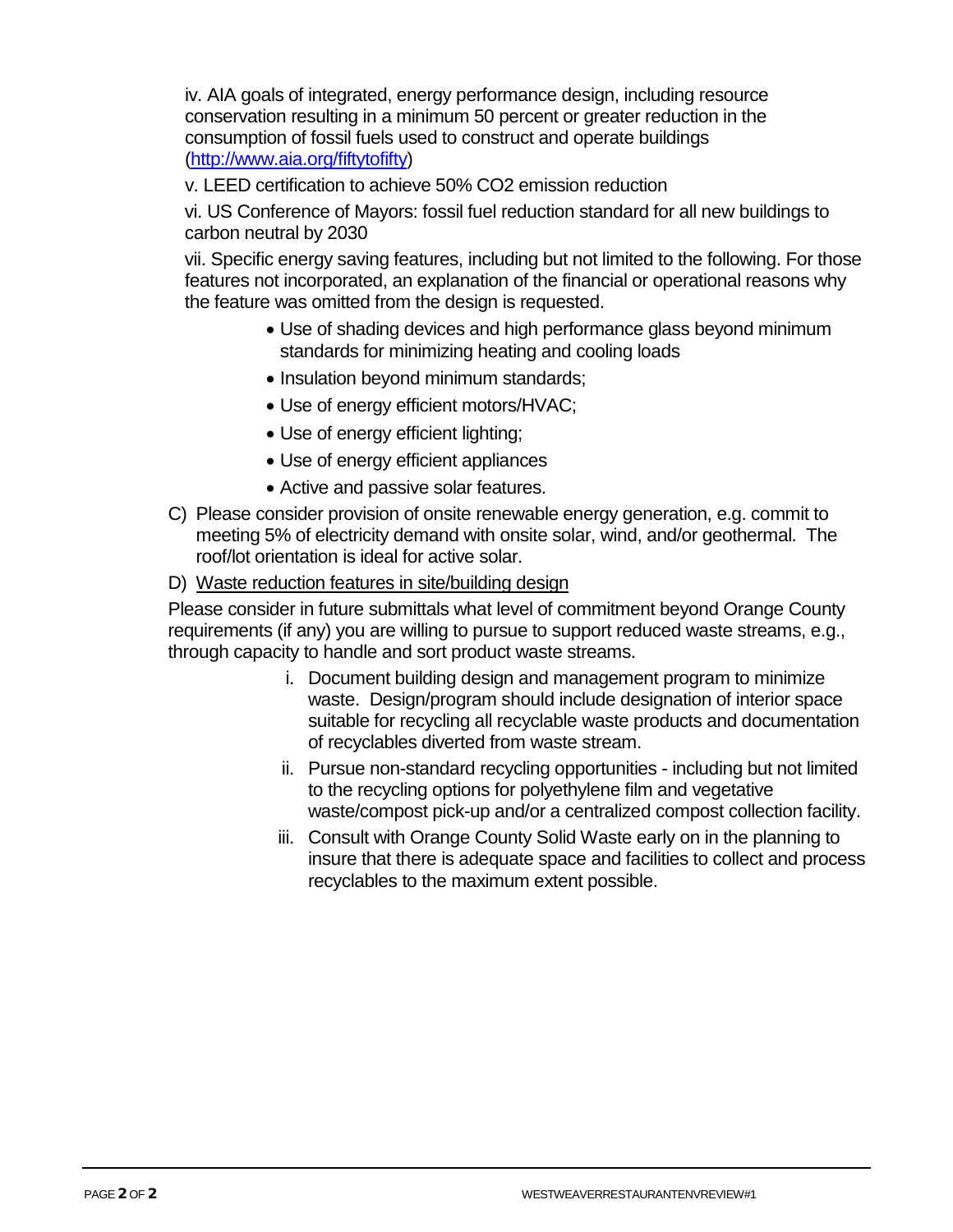

|     | To: Martin A. Roupe                                     | From: JD Freeman, PE |
|-----|---------------------------------------------------------|----------------------|
| Cc: |                                                         |                      |
|     | Re: Conditional Use Permit<br>408 W. Weaver St Review 1 | Date: 14 Sep 15      |

Comments:

Solid Waste Division:

- Plans are subject to review by Orange County Solid Waster for recycling requirements
- Storage and collection of solid wastes shall be in accordance with Chapter 11, Article III of the Town Code. Non-residential premises area allowed up to three roll-out containers. Refer to Section 11-16 and 11-17 for size number and types of containers.

Streets Division:

- Any utility work requiring work in the Right-of-Way will require an Encroachment agreement from Carrboro Public Works.
- Any work in the Public Right-of-Way will require a preconstruction conference with the Carrboro Street Superintendent.
- Need to provide notice to surrounding businesses with employees that use this property for parking.

Landscaping & Grounds Division:

• No comments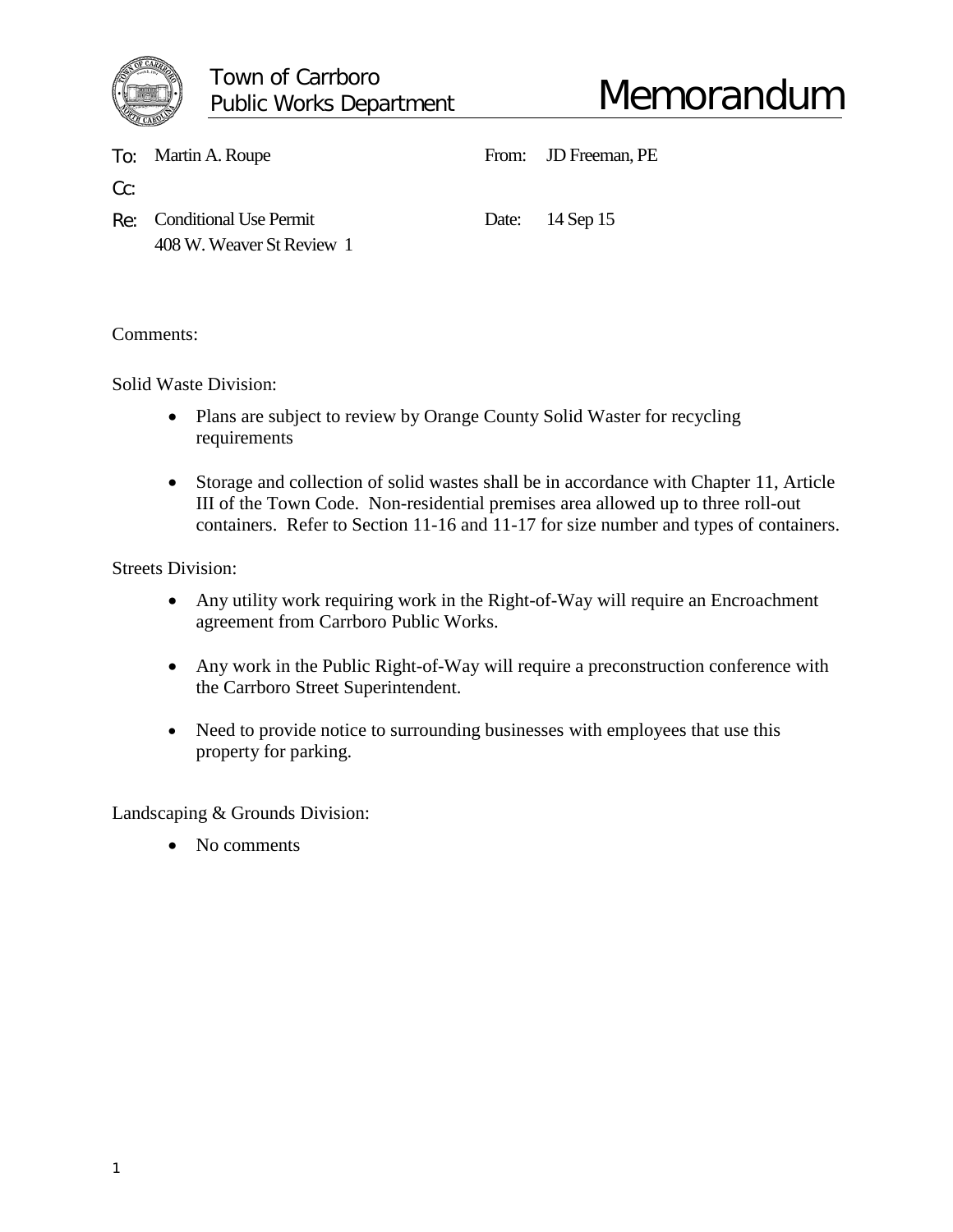| From:    | Dorian McLean                    |
|----------|----------------------------------|
| To:      | <b>James Thomas</b>              |
| Subject: | FW: Pizzeria Merenda             |
| Date:    | Monday, July 27, 2015 3:10:20 PM |

**From:** Nick Parker [mailto:nparker@owasa.org] **Sent:** Monday, July 27, 2015 3:09 PM **To:** Dorian McLean **Cc:** Martin Roupe; sgit; Darren Berger **Subject:** Pizzeria Merenda

Dorian,

I reviewed the drawings dated 7/15/15 and have a few comments to share.

- · 1 of the 2 water meters provides service to an adjacent parcel. OWASA does not have records of locations of privately owned/maintained sanitary sewer laterals. It will be important for work at 408 not to interrupt services to the adjacent parcel (Country Junction).
- · Public water and sewer mains are not correctly labeled in Elm St but there doesn't appear to be any planned work to impact them.
- The specific model of Trapzilla grease trap must be approved by Darren Berger of OWASA. (I believe this is work still in progress by Steve Addy)
- · A floor drain at least 4-inches in diameter will be required for the RP backflow preventer.
- · If a dedicated fire line is needed for a sprinkler system, and "RPDA" backflow prevention assembly will be required.

Nick Parker **Orange Water and Sewer Authority** 400 Jones Ferry Road Carrboro, NC 27510 (919) 537-4201

NOTICE: In accordance with the North Carolina general statutes, chapter 132, this email address is subject to North Carolina public records law. As such, please note that all inbound and outbound messages are subject to requests for review and may be disclosed to third parties.